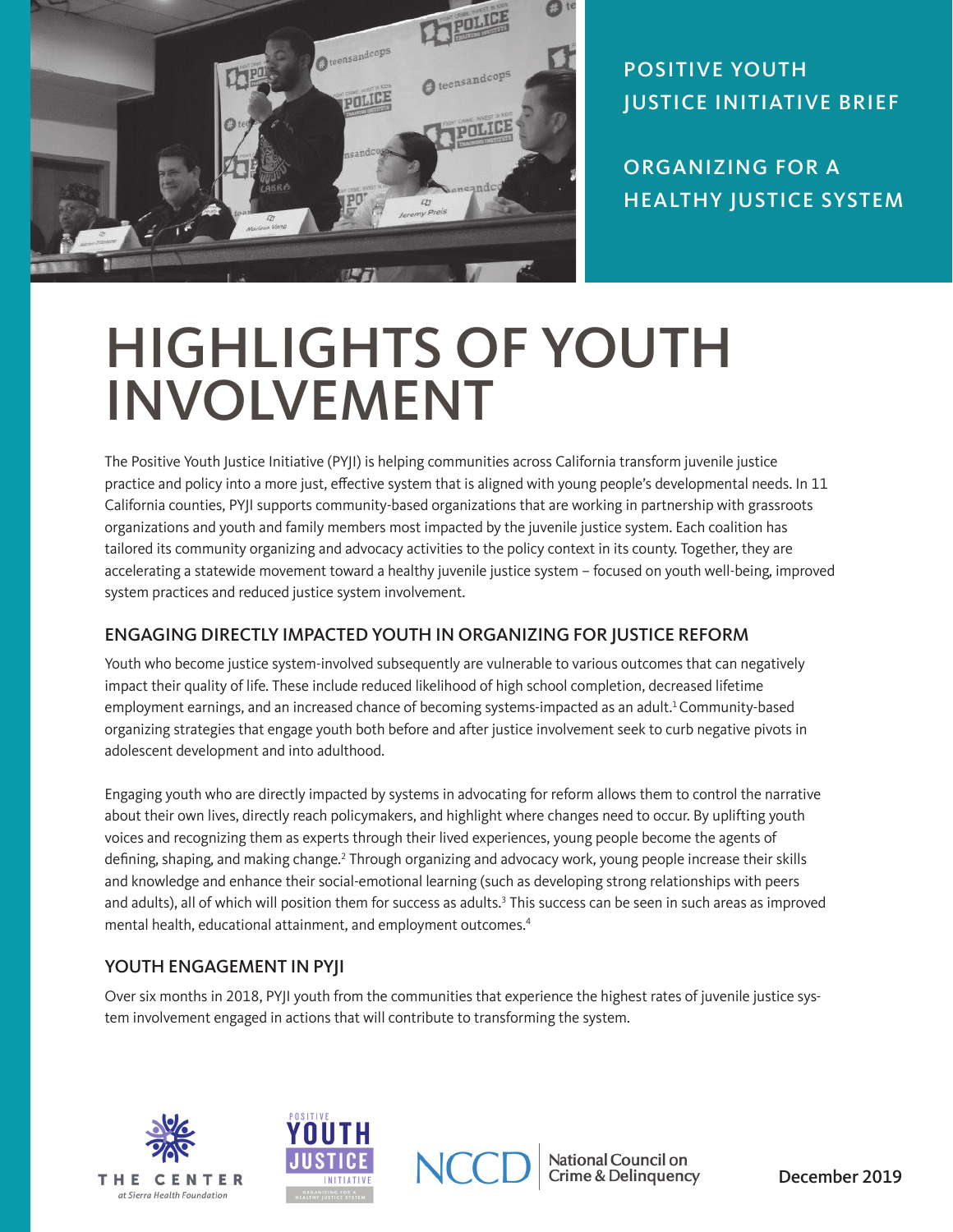The following numbers, reported by the PYJI partners, illustrate that engagement:

- Youth in local PYJI coalitions: 529
- Percentage of engaged youth who are system-involved: 56
- Youth engaged in:
	- Leadership development: 432
	- Organizing and advocacy: 346
	- Research: 130

In a focus group, youth expressed what they learned through their PYJI involvement. Some examples of their responses include:

- "How to advocate for my community—speaking up and being heard."
- "Political education. We know things don't work, but if you don't know where to go with your solutions or how to implement them you're not doing anything. I learned to be a more effective organizer."
- "When I realized some of the things I go through, it's not my fault. Realizing that my parents never got the opportunity to heal. I thank PYJI for that."

## BUILDING SKILLS FOR ORGANIZING AND ADVOCACY

#### Conducting Research

PYJI youth gained research and leadership skills through gathering evidence and support for their advocacy positions. Youth from organizations such as Fathers & Families of San Joaquin and RYSE Youth Center reviewed information about their school district's spending for on campus law enforcement and developed and presented policy recommendations on this issue to their local school board. Both Fathers & Families and RYSE Youth Center report that their school board subsequently did not designate a specific funding source for campus police and security.

Youth Participatory Action Research (YPAR). Through YPAR, young people collaborate with adult partners to identify a problem or issue affecting their community, conduct research on it, and develop actionable recommendations. Youth engaged with various PYJI partners developed and conducted innovative

YPAR projects on the harms of youth incarceration and the need for healing-centered alternatives,<sup>5</sup> the human and financial costs of youth incarceration,<sup>6</sup> navigating systems to create self-determined futures,<sup>7</sup> and gender- and sexualitybased violence and bullying.<sup>8</sup>

Communities United for Restorative Justice (CURYJ), in partnership with Urban Peace Movement, engaged a group of formerly incarcerated youth—known as the Dream Beyond Bars Fellows—in an intensive research process to identify and advocate for alternatives to justice system involvement. The fellows built life skills as they learned to do research, wrote about and shared their findings, and organized around community-based alternatives. This work led to advocacy as the fellows began spreading the information they had collected and advocating for changes that would lead to better conditions and outcomes for their peers.

### Public Speaking

PYJI youth enhanced their public speaking skills through participation in a range of community forums. Youth from Fathers & Families of San Joaquin and from RYSE Youth Center gave public comment at school board meetings to advocate for school climate reform. Youth working with Sacramento Area Congregations Together spoke at school board meetings in support of ending the district's contract for school resource officers.

Youth also gave input on a plan to establish a county Office of Youth Diversion and Development in Los Angeles County, presented at a San Francisco Board of Supervisors' hearing on costs and harms of the local juvenile justice system, and provided feedback to the state Racial and Identity Profiling Advisory Board on addressing racial profiling by law enforcement.

## PLANTING SEEDS FOR ADVOCACY: BUILDING RELATIONSHIPS WITH ELECTED OFFICIALS

Drawing on skills such as research, public speaking, and leadership, PYJI youth compiled and presented data, shared personal testimony, and advocated for improvements to the local youth justice system. These activities helped youth build relationships with local elected officials and discuss various issues in their meetings with officials.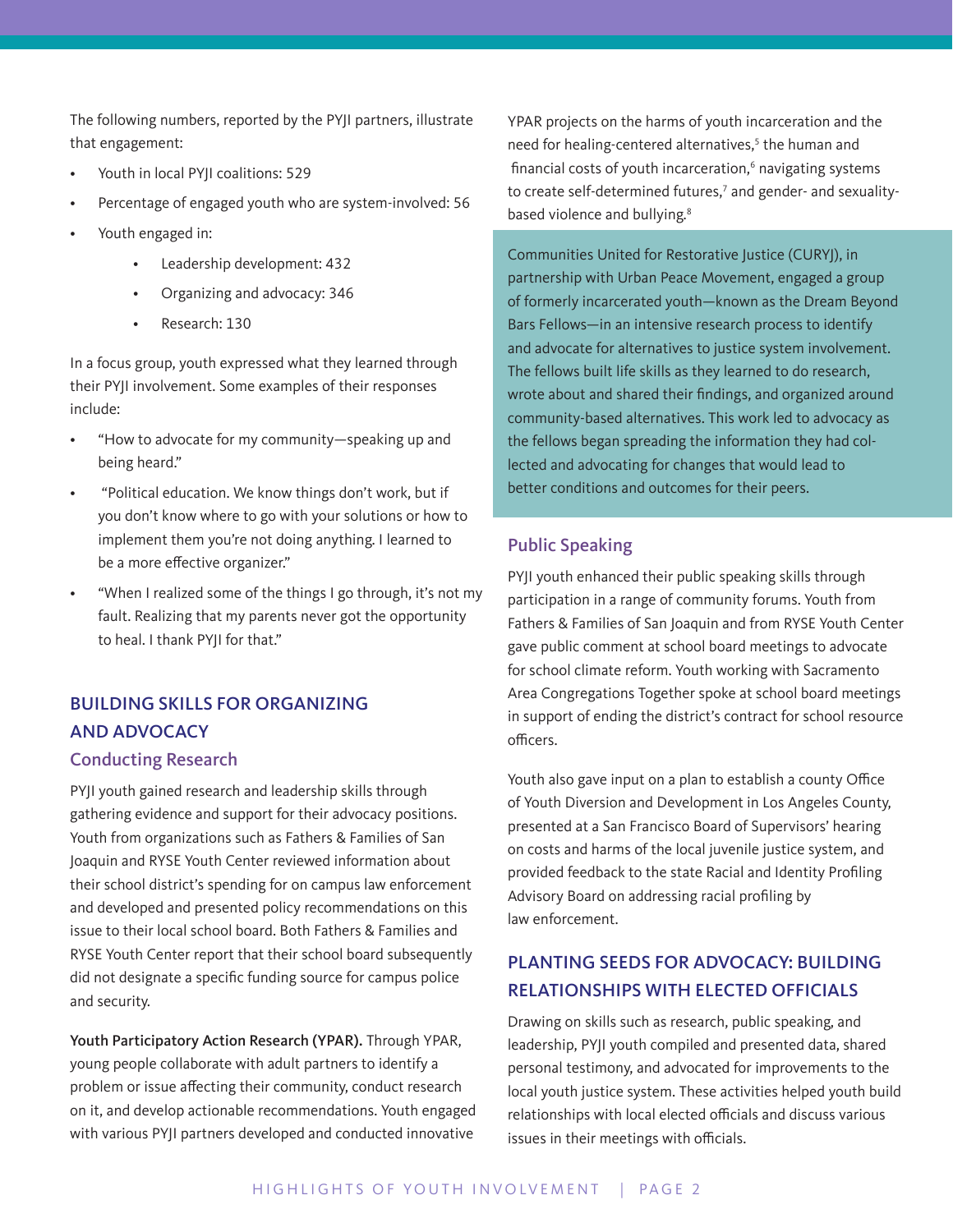#### AREAS INFLUENCED BY PYJI YOUTH

- Elimination of fines and fees in the juvenile justice system
- Impacts of mass incarceration on youth
- Investing in counselors instead of law enforcement on school campuses
- Personal experience in the juvenile justice system
- Racial profiling by law enforcement
- School climate reform
- Summer jobs, summer camps, and transportation for youth

Youth working with Resilience Orange County (OC) identified the key stakeholders in their community and engaged them. For example, youth gave input to the City of Santa Ana's new police chief on the philosophy that will guide the police department's practices. Youth helped organize and participate in candidates' forums for the city council and school board. They also conducted research and developed youth budgetary priorities for the City of Santa Ana. Resilience OC reports that these efforts helped influence the city to allocate more than \$2.5 million toward youth investment for a recent budgetary cycle.

## ACHIEVING VICTORIES THROUGH ORGANIZING AND ADVOCACY

PYJI youth helped organize and participate in candidates' forums and town hall meetings for local elections. They conducted voter engagement activities on issues that would benefit young people and their communities.

Through meetings with elected officials, attending hearings in Sacramento, making phone calls, writing letters, and creating media pieces reflecting personal experience, PYJI youth supported progressive youth justice advocacy and educational campaigns at the state level.

The organizing and advocacy efforts supported by PYJI have led to multiple victories. One accomplishment that reaches

across the initiative is the recognition of youth as community leaders. PYJI youth gained seats at numerous policymaking tables that impact decision making related to juvenile justice or education, including the West Contra Costa Unified School District Local Control Accountability Plan Community Committee, Los Angeles County Juvenile Justice Coordinating Council, Orange County Juvenile Justice Commission, and Santa Ana Unified School District School Climate Committee (Orange).



Fathers & Families of San Joaquin is experienced in engaging youth to advocate in ways they feel will positively impact their communities. Youth who work with Fathers & Families have advocated for implementation of legislation to help decriminalize foster youth, participated in voter engagement efforts in the greater Stockton area, and spoken at meetings of the Board of State and Community Corrections regarding funding for community-based diversion programs for youth. Fathers & Families reports a strong relationship with the local chief of probation. Having an ally in the probation department has given the youth a unique opportunity to advocate in their communities and work for change in a positive way.